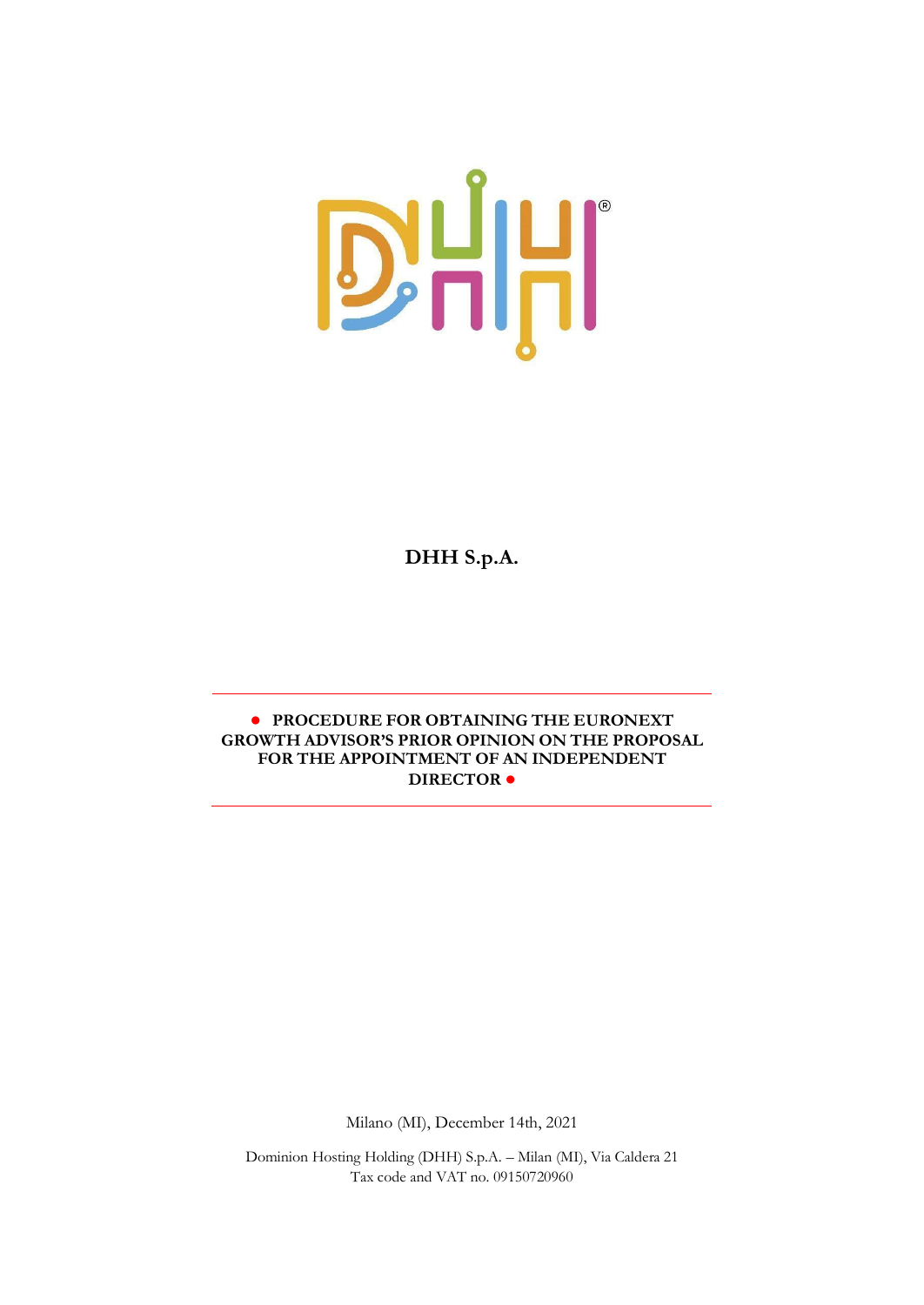# TABLE OF CONTENTS

| 2. |                                                                      |  |
|----|----------------------------------------------------------------------|--|
| 3. |                                                                      |  |
| 4. |                                                                      |  |
| 5. |                                                                      |  |
| 6. |                                                                      |  |
| 7. |                                                                      |  |
| 8. |                                                                      |  |
| 1. | ANNEX 1-A - TEMPLATE OF SINGLE APPLICANT SHAREHOLDER'S APPLICATION 4 |  |
| 2. | ANNEX 1-B - TEMPLATE OF JOINT APPLICANT SHAREHOLDER'S APPLICATION7   |  |
| 3. |                                                                      |  |
|    |                                                                      |  |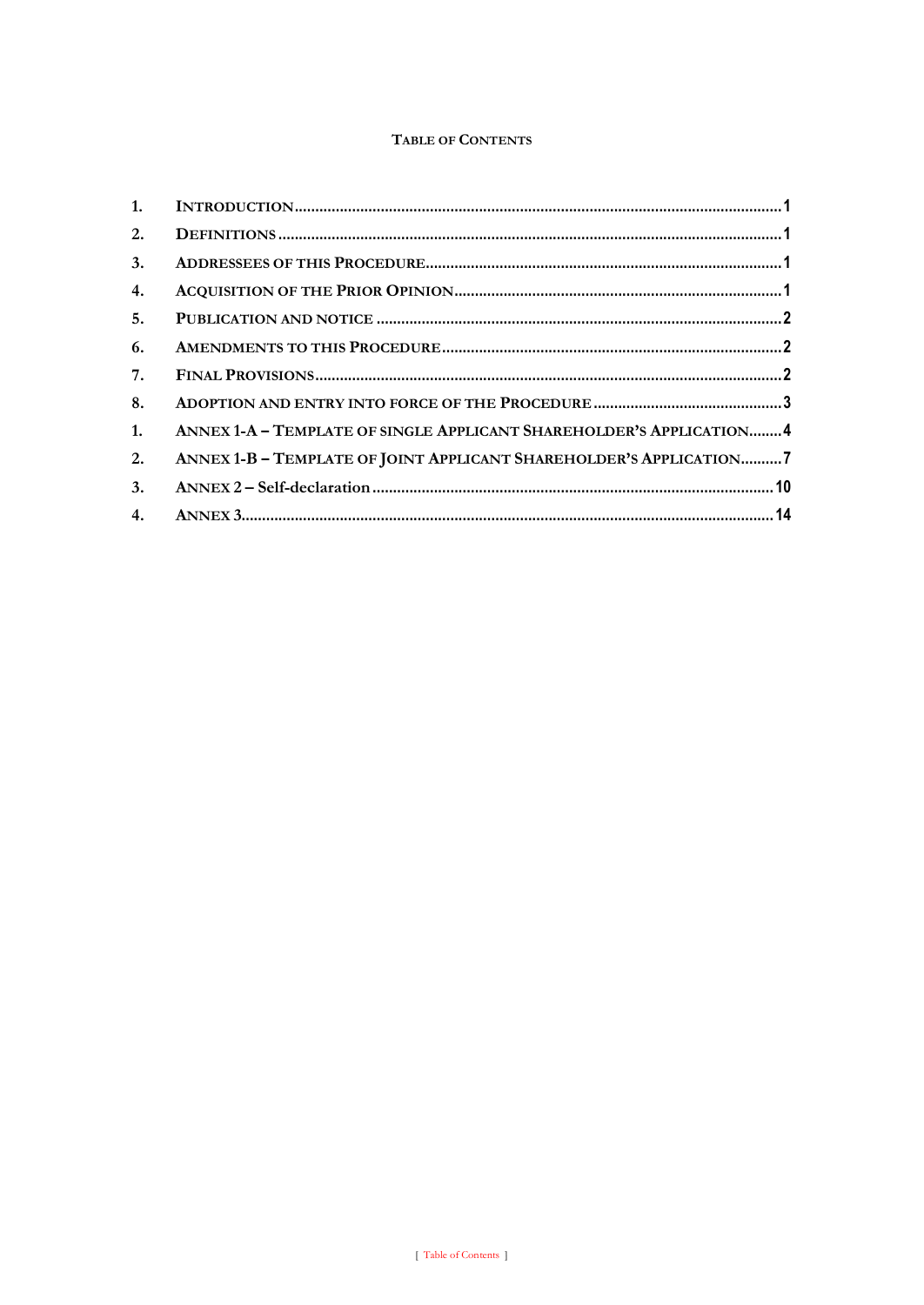## <span id="page-2-0"></span>**1. INTRODUCTION**

- 1.1 By notice no. 17857 of 6 July 2020, Borsa Italiana S.p.A. ("**Borsa Italiana**") made some amendments to the Issuers' Regulations of Euronext Growth Milan, as subsequently amended and integrated (the "**EGM Issuers' Regulation**").
- 1.2 The new art. 6-bis, Part One, of the **EGM Issuers' Regulation** provides that: "*The Euronext Growth Milan issuer must appoint and maintain at least one independent director, chosen from among the candidates that have been previously identified or evaluated positively by the Euronext Growth Advisor*".
- 1.3 Art. 26 of the Bylaws in force of DHH S.p.A. (hereinafter "**DHH**" or the "**Issuer**") identifies, in line with art. 147-ter and 148 TUB, the independence requirements (the "**Independence Requirements**") of which the Independent Directors must be in possession (as defined below).
- 1.4 The same art. 26 of the Issuer's Bylaws includes a list system for the appointment of the members of the company's Board of Directors.
- 1.5 This procedure, adopted by the Issuer on a voluntary basis (the "**Procedure**"), aims to illustrate the process by which Applicant Shareholders (as defined below) who intend to submit a list for the election of the members of the Board of Directors (the "**List**") may obtain, before filing the List pursuant to art. 26 of the Bylaws, the prior opinion of the Euronext Growth Advisor referred to in art. 6-bis, Part One, of the EGM Issuers' Regulation in relation to the possession of the Independence Requirements in relation to the candidate/s Director/s Independent/s that the Applicant Shareholders wish to indicate in the List (the "**Prior Opinion**").

## <span id="page-2-1"></span>**2. DEFINITIONS**

2.1 In addition to the definitions contained in other articles, the following definitions shall apply for the purposes of this Procedure:

"**Applicant Shareholders**" means the Issuer's shareholders who, alone or jointly, meet the requirements identified in the art. 26 of the Bylaws to submit the List for the appointment of the Board of Directors members;

"**Bylaws**" means the Issuers bylaws;

"**Board of Directors**" means the board of directors of the Issuer from time by time in charge;

"**Euronext Growth Advisor**" means the company appointed as Euronext Growth Advisor with respect to the Issuer in accordance with the provisions of the EGM Issuers Regulation and the Euronext Growth Advisers Regulation approved by Borsa Italiana and entered into force on October 25th 2021, as subsequently amended and supplemented;

"**Euronext Growth Milan**" or "**EGM**" means Euronext Growth Milan, a multilateral trading system organized and managed by Borsa Italiana;

"**Independent Directors**" means directors who meet the independence requirements identified in art. 26 of the Issuer's Bylaws.

### <span id="page-2-2"></span>**3. ADDRESSEES OF THIS PROCEDURE**

3.1 This Procedure is addressed to the Applicant Shareholders.

## <span id="page-2-3"></span>**4. ACQUISITION OF THE PRIOR OPINION**

1

4.1 The Applicant Shareholders who intend to obtain Prior Opinion about one or further candidatures of Independent Directors, must address an application to the Euronext Growth Advisor (the "**Application**") in the form, depending on the case, set out in Annex 1-A (Application of single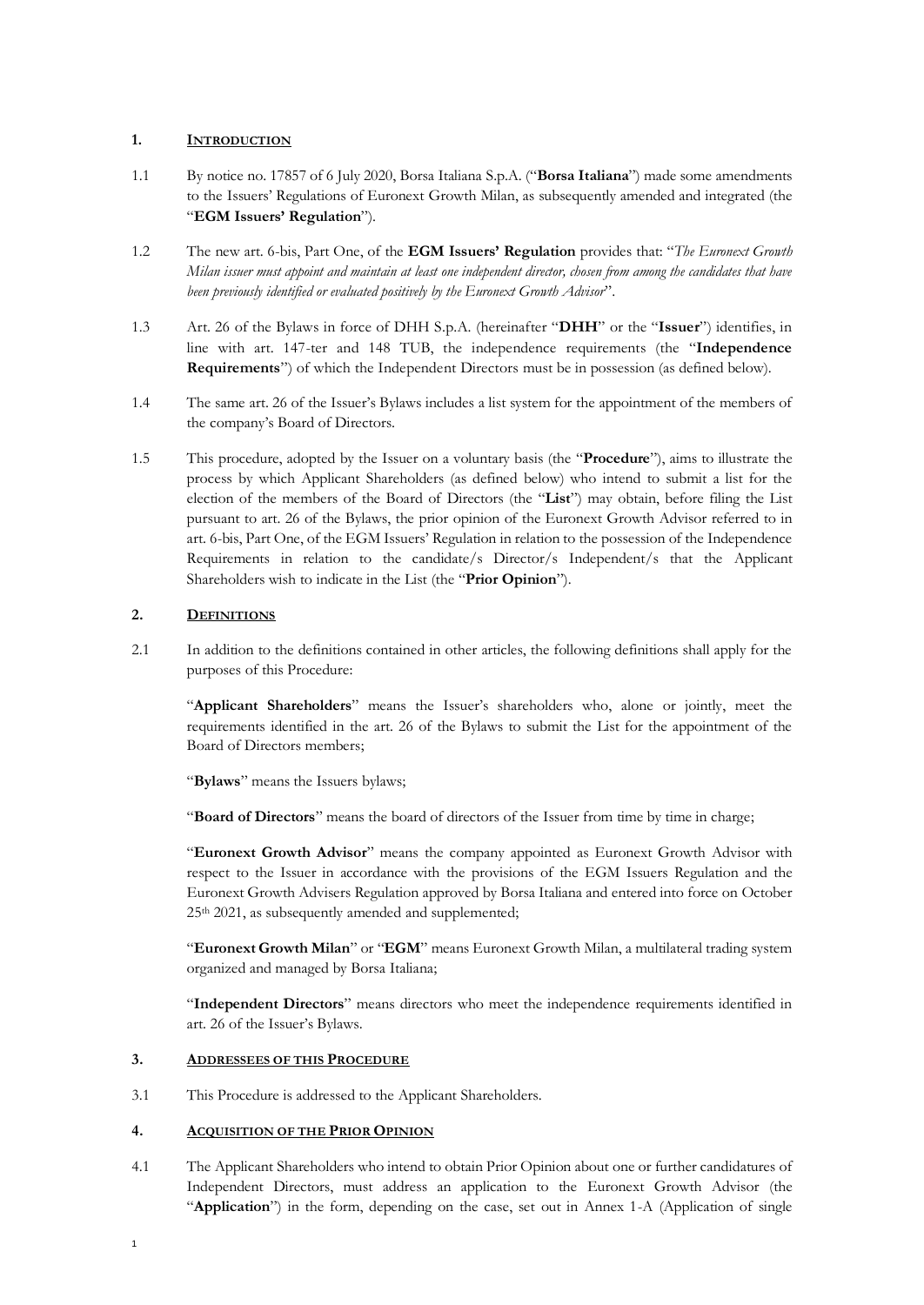Applicant Shareholder) or in Annex 1-B (Application of joint Applicant Shareholders) within and no later than 7 calendar days before the deadline set out in art. 26 of the Articles of Association for filing the List at the registered office of the Issuer.

- 4.2 The Applicant Shareholders must include by attachment in the Application the following:
	- certification proving that the Applicant Shareholder owns a stake equal to at least 5% of the Issuer's share capital subscribed at the date of the Application; and
	- a self-declaration by the candidate Independent Director(s) that meets the Independence Requirements provided by the art. 26 of the Bylaws in the form set out in Annex 2 (Selfdeclaration), including the information sheet indicating: (i) the companies and/or entities of which the candidate is/were, or has/have been in the last three years, a shareholder, employee, collaborator or member of the administration or control bodies; (ii) academic qualifications; and (iii) employment/profession.
- 4.3 Euronext Growth Advisor assumes no responsibility for the failure to issue a Prior Opinion in the event that the Application is made after the deadline indicated in Paragraph 4.1 and/or in violation of the provisions of the paragraph 4.2.
- 4.4 Euronext Growth Advisor, on the basis of the Application and the documentation transmitted, shall assess the possession of the Independence Requirements of the candidate(s) Independent Director(s) and, within and no later than 3 calendar days from receipt of the Application, shall send to the Applicant Shareholders - to the address indicated in the Application- the Prior Opinion (whether positive or negative).
- 4.5 Any communication to the Euronext Growth Advisor shall be sent by certified e-mail (PEC), or by registered letter with receipt of delivery (the contact details of the Euronext Growth Advisor are published on the Issuer's web site). Applications sent to the Euronext Growth Advisor are deemed to be made (i) at the moment of sending, confirmed by the relative message of delivery, if sent by certified e-mail, it being understood that to be considered as made on a certain date, they must be sent by 17:00 CET on that day; (ii) at the moment in which they are delivered to the Euronext Growth Advisor, if made by registered letter with acknowledgement of receipt or courier.

## <span id="page-3-0"></span>**5. PUBLICATION AND NOTICE**

- 5.1 This Procedure is published on the Issuer's web site (https://www.dhh.international/corporatedocuments/), in the Section "For Investors".
- 5.2 The deadline included in the paragraph 4.1 of this Procedure and the links to find this Procedure on the Issuer's web site will be noted in the notice for call of the Shareholders meeting whose agenda includes, inter alia, the appointment of the members of the Board of Directors.

### <span id="page-3-1"></span>**6. AMENDMENTS TO THIS PROCEDURE**

6.1 One of the Managing Directors of the Issuer, subject to the positive opinion of the Euronext Growth Advisor, shall propose to the Board of Directors the amendment of this Procedure whenever necessary due to changes in the laws and regulations applicable to issuers with securities traded on the EGM and/or in the market practice on the matter and/or in case of request by the Euronext Growth Advisor and/or Borsa Italiana.

## <span id="page-3-2"></span>**7. FINAL PROVISIONS**

7.1 For what is not expressly stated in this Procedure, the legal and regulatory provisions applicable to the Issuer as issuer with securities listed on EGM shall apply.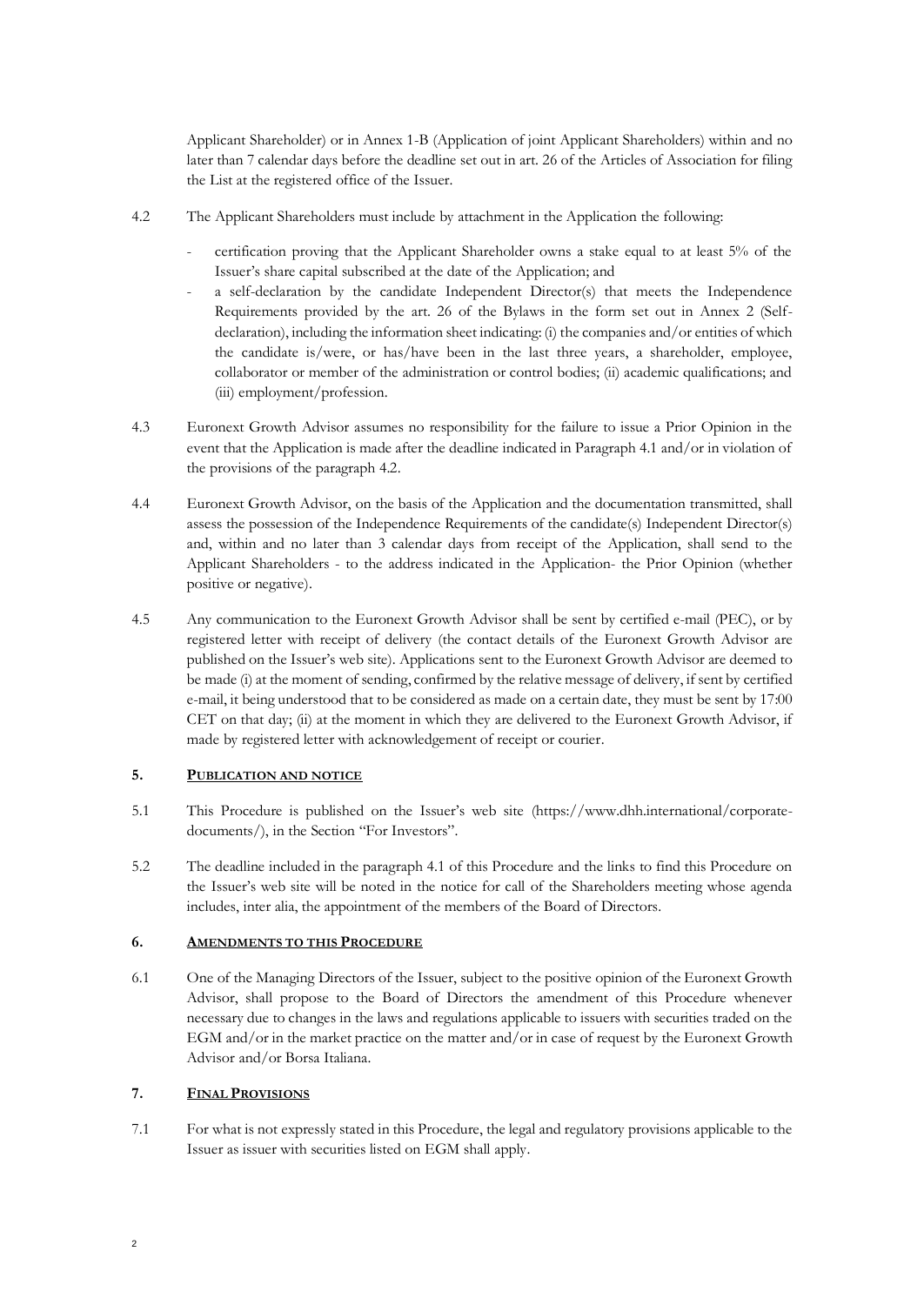# <span id="page-4-0"></span>**8. ADOPTION AND ENTRY INTO FORCE OF THE PROCEDURE**

8.1 This Procedure has been adopted by the Issuer's Board of Directors on December 14th, 2021 and entered into force on the date of its publication on the Issuer's web site on the same day.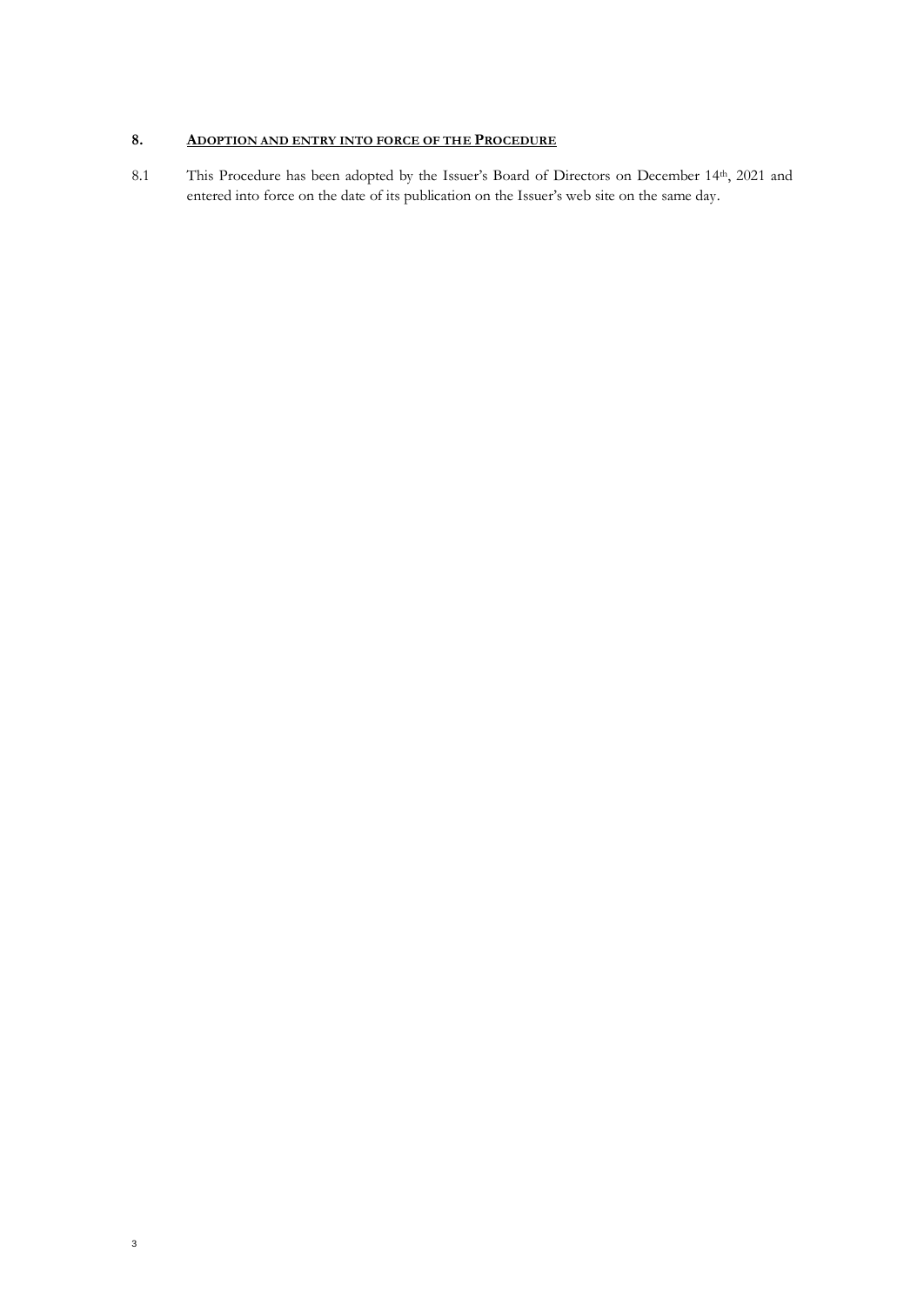### <span id="page-5-0"></span>**1. ANNEX 1-A – TEMPLATE OF SINGLE APPLICANT SHAREHOLDER'<sup>S</sup> APPLICATION**

(Place and date )

\_\_\_\_\_\_\_\_\_\_\_\_\_\_\_\_, \_\_\_\_\_\_

| lessrs<br>Ľ |  |
|-------------|--|
|             |  |

 $via$   $PEC$   $($ 

**Ref**: Request for assessment of the candidate(s) for the position of director of DHH S.p.a. (the "**Issuer**"), who meet/s the independence requirements.

Dear Sirs,

#### **Whereas,**

A. by means of a notice of call published on \_\_\_\_\_\_\_\_\_\_\_\_\_, in order to resolve, *inter alia*, on the appointment has been convened for the day \_\_\_\_\_\_\_\_\_\_\_\_\_\_, in order to resolve, *inter alia*, on the appointment in order to resolve, *inter alia*, on the appointment of the members of the Board of Directors of the Issuer;

B. the art. 26 of the Issuer's Bylaws provides for the list voting mechanism for the election of the members of the Board of Directors;

C. The art. 6-bis, Part One, of the EGM Issuers' Regulation, provides that: "*The Euronext Growth Milan issuer must appoint and maintain at least one independent director, chosen from among the candidates that have been previously identified or evaluated positively by the Euronext Growth Advisor*";

D. l'art. 26 of the Issuer's Bylaws identifies the independence requirements that Independent Directors must meet (the "**Independence Requirements**");

E. the undersigned shareholder of the Issuer (the "**Shareholder**")

- Name e Surname / Company Name: \_\_\_\_\_\_\_\_\_\_\_\_\_\_\_\_\_\_\_\_\_\_\_\_\_\_\_\_\_\_\_\_\_\_\_\_\_\_\_\_\_\_\_\_\_\_\_\_\_\_\_\_\_\_ - Date and Place of birth (individuals):

- Residence / Registered Office:

- Fiscal Code / VAT Number and Company register:

holder of a stake equal to  $\frac{1}{2}$  % of the Issuer's share capital subscribed as at today's date, intends to submit a list for the election of the members of the Issuer's Board of Directors, which includes, inter alia, the following candidate(s) to be qualified as Independent Director(s):

<sup>&</sup>lt;sup>1</sup> Updated contact details of the Euronext Growth Advisor are available on the Issuer's web site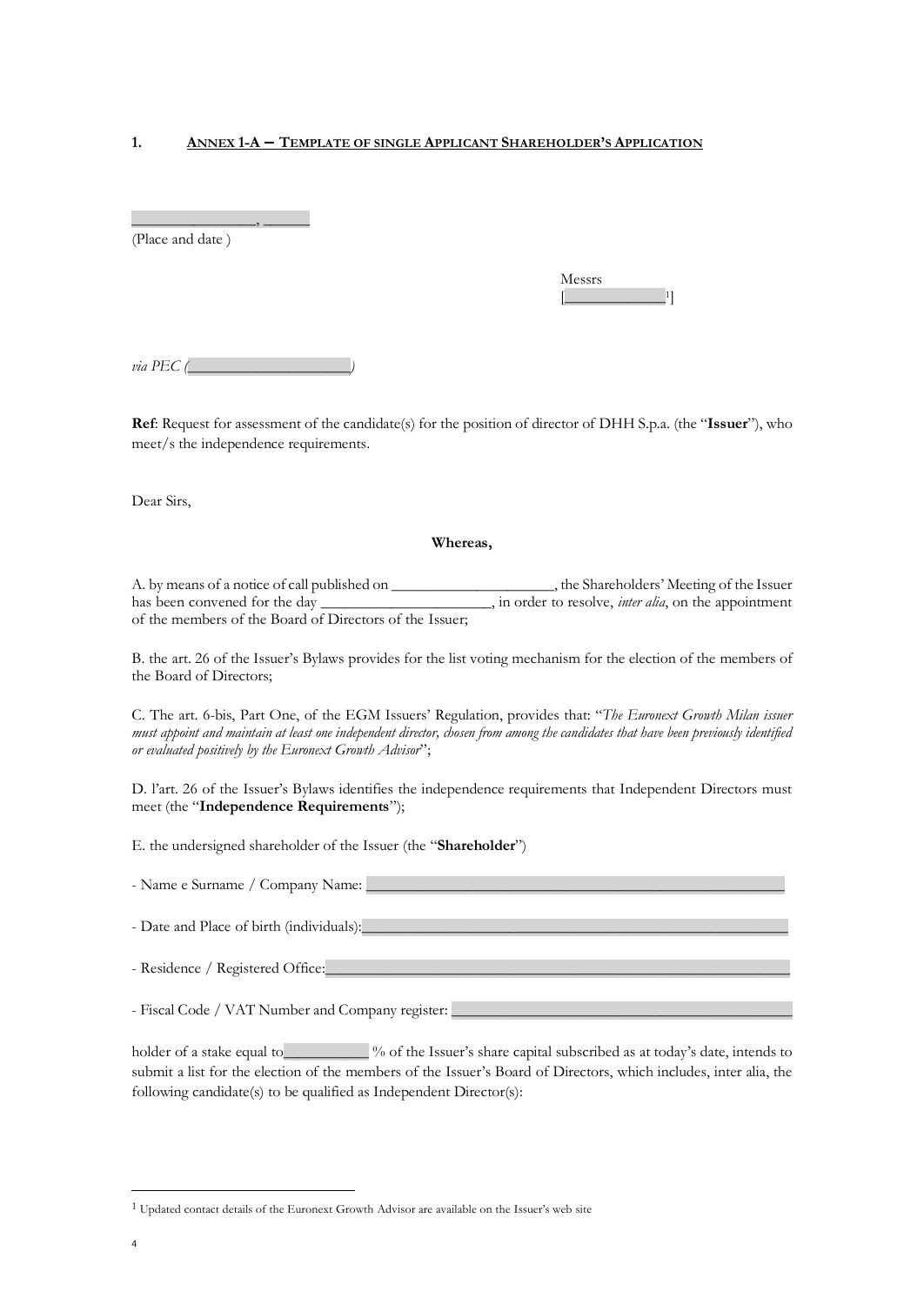## *[SECTION TO BE FILLED FOR ANY CANDIDATE]*

| - NAME AND SURNAME:        |
|----------------------------|
| - DATE AND PLACE FO BIRTH: |
| - FISCAL CODE:             |
| - RESIDENCE:               |

F. the Issuer adopted on a volunteer basis a procedure (the "**Procedure**") describing the steps that the Applicant Shareholders must follow to obtain the Prior Opinion by the Euronext Growth Advisor as per art. 6-bis, Part One of the EGM Issuer' Regulation (the "**Prior Opinion**").

Now therefore, the Shareholder hereby

1. having taken into account the Independence Requirements indicated in art. 26 of the Statute for Independent Directors;

2. having examined the self-declaration of the candidate/s;

3. carried out all the necessary and appropriate checks and analyses on the candidate/s;

### **DECLARES**

that the candidate(s) for the office of director meets, in his/her/their opinion, the Independence Requirements and

### **SUBMITS A REQUEST**

pursuant to art. 4 of the Procedure and for the purposes of art. 6-bis of the EGM Issuers' Regulation, your Prior Opinion, in your capacity as Euronext Growth Advisor of the Issuer, on the possession of the Independence Requirements by the above-mentioned candidate(s) for the office of Independent Director of the Issuer.

Pursuant to paragraph 4.4 of the Procedure, the address where the Shareholder intends to receive communications from the Euronext Growth Advisor:

 $\overline{\phantom{a}}$  , and the contribution of the contribution of the contribution of the contribution of the contribution of the contribution of the contribution of the contribution of the contribution of the contribution of the

PEC: \_\_\_\_\_\_\_\_\_\_\_\_\_\_\_\_\_\_\_\_\_\_\_\_\_\_\_\_\_\_\_\_\_\_\_\_\_\_\_\_\_\_\_\_\_\_\_\_\_\_\_\_\_\_\_\_\_\_\_\_\_\_\_\_\_\_\_\_\_\_\_\_\_\_\_\_\_\_; or

address (Registered Letter with receipt) \_\_\_\_\_\_\_\_\_\_\_\_\_\_\_\_\_\_\_\_\_\_\_\_\_\_\_\_\_\_\_\_\_\_\_\_\_\_\_\_\_\_\_\_\_\_\_\_\_\_\_\_\_\_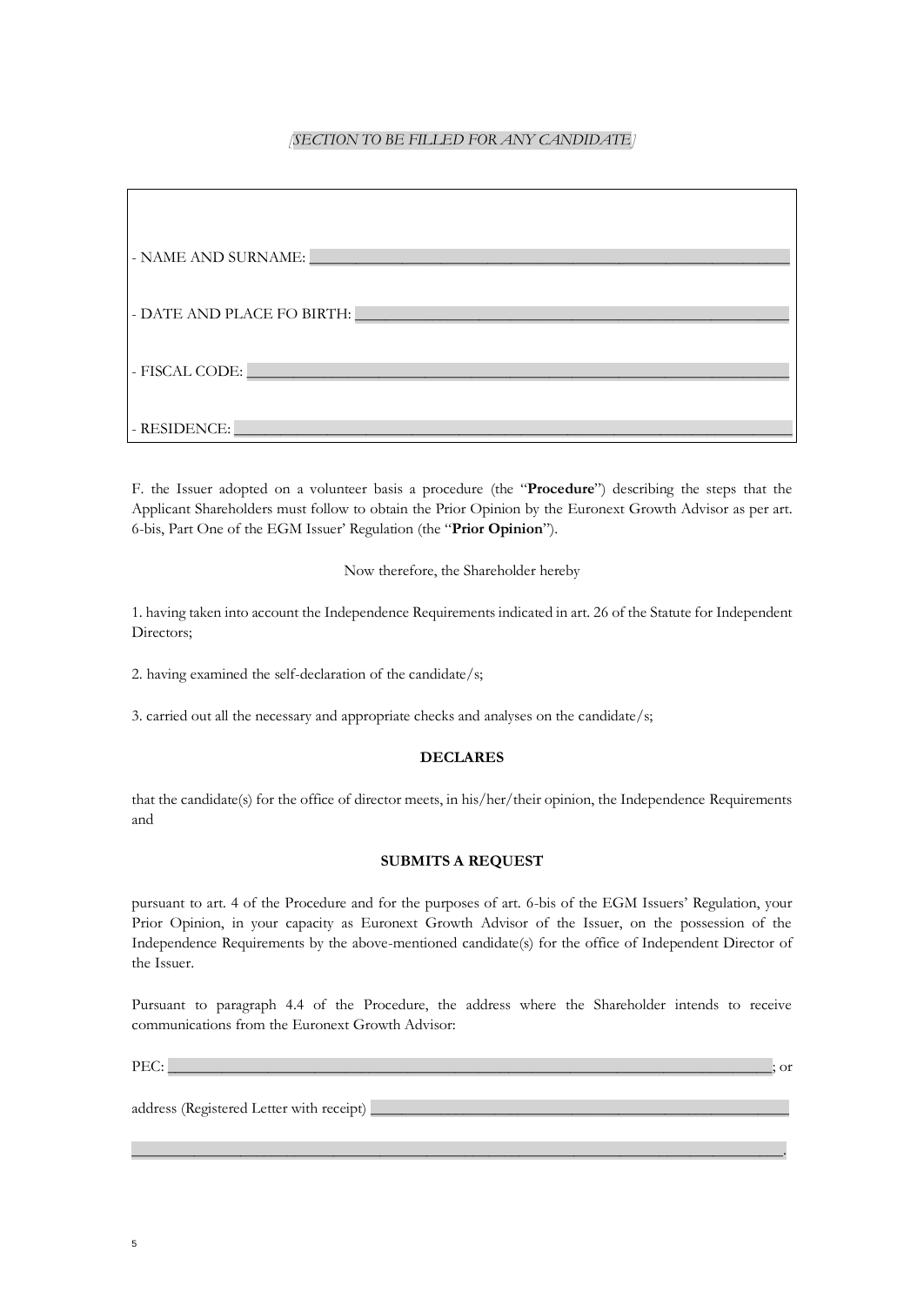The Shareholder grants her/his consent to the processing of her/his personal data for the purposes related to this communication pursuant to the EU Regulation 2016/679 (GDPR).

Unless otherwise defined, capitalized terms used in this communication will have the meaning attributed to them in the Procedure.

Attachments:

- certification evidencing that the Shareholder owns a stake equal to at least 5% of the Issuer's share capital subscribed as at today's date; and

- self-declaration of the candidate/s regarding the possession of the Independence Requirements, including the information sheet indicating: (i) the companies and/or bodies in which the candidate/s is/was in the last three years a shareholder, employee, collaborator or member of the management or control bodies; (ii) the academic qualifications; and (iii) the employment/profession

Best Regards,

6

*Attachments as above listed*

\_\_\_\_\_\_\_\_\_\_\_\_\_\_\_\_\_\_\_\_\_\_\_\_\_\_\_\_\_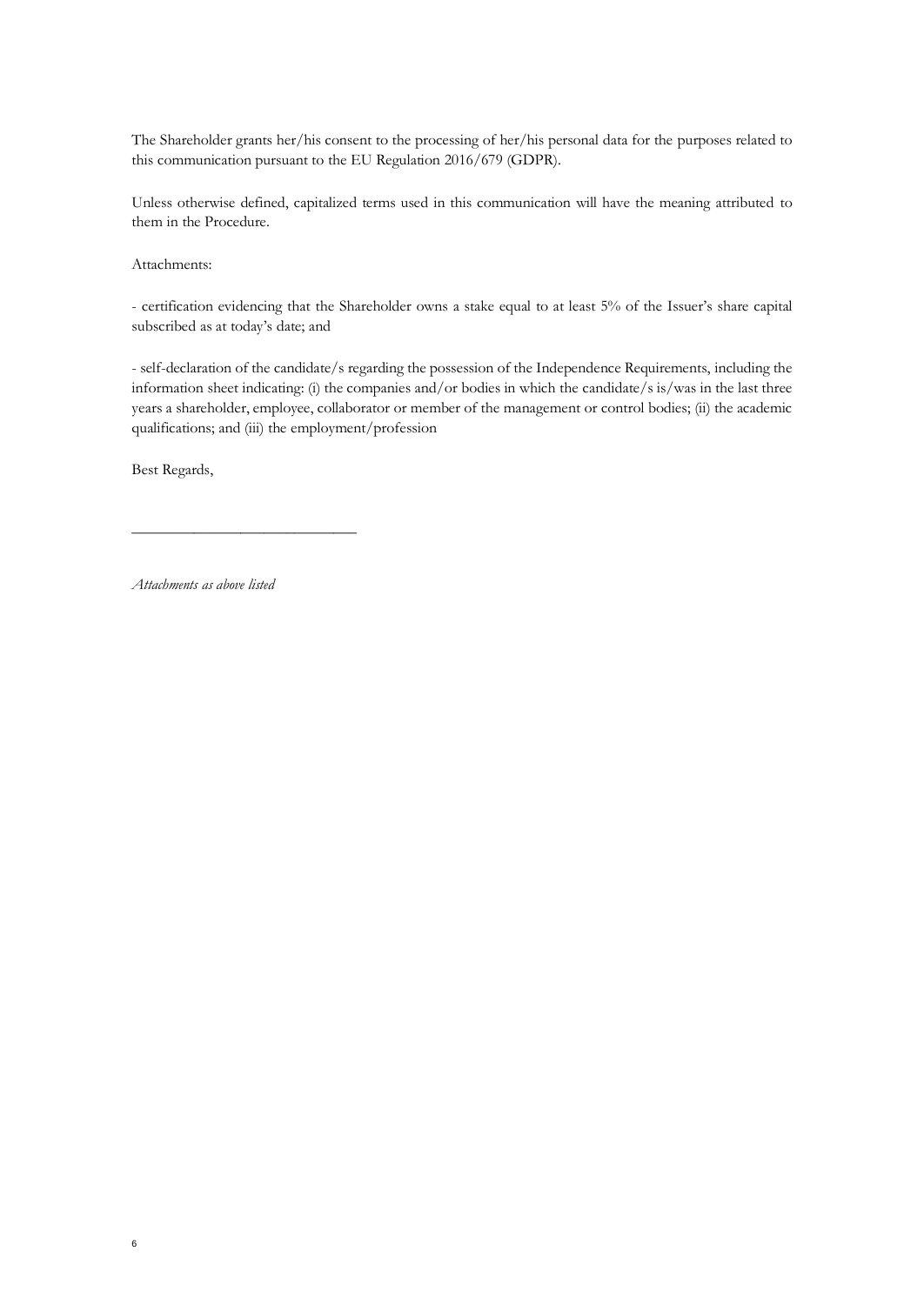### <span id="page-8-0"></span>**2. ANNEX 1-B – TEMPLATE OF JOINT APPLICANT SHAREHOLDER'<sup>S</sup> APPLICATION**

\_\_\_\_\_\_\_\_\_\_\_\_\_\_\_\_, \_\_\_\_\_\_

(Place and date)

| Messrs |  |
|--------|--|
|        |  |

*via PEC* (

**Ref**: Request for assessment of the candidate(s) for the position of director of DHH S.p.a. (the "**Issuer**"), who meet/s the independence requirements.

Dear Sirs,

## **Whereas,**

A. by means of a notice of call published on \_\_\_\_\_\_\_\_\_\_\_\_\_\_\_\_\_\_, the Shareholders' Meeting of the Issuer has been convened for the day \_\_\_\_\_\_\_\_\_\_\_\_\_\_\_\_, in order to resolve, among the others, on the appointment of the members of the Board of Directors of the Issuer;

B. the art. 26 of the Issuer's Bylaws provides for the list voting mechanism for the election of the members of the Board of Directors;

C. the art. 6-bis, Part One, of the EGM Issuers' Regulation, provides that: "*The Euronext Growth Milan issuer must appoint and maintain at least one independent director, chosen from among the candidates that have been previously identified or evaluated positively by the Euronext Growth Advisor*";

D. the art. 26 of the Issuer's Bylaws identifies the independence requirements that Independent Directors must meet (the "**Independence Requirements**");

E. the undersigned shareholders of the Issuer (the "**Shareholders**")

## *[SECTION TO BE FILLED BY EACH SHAREHOLDER ]*

| - Name and Surname / Company Name: ______ |
|-------------------------------------------|
| - Date and Place of birth (individuals):  |
| - Residence/ Registered Address:          |

<sup>&</sup>lt;sup>2</sup> Updated contact details of the Euronext Growth Advisor are available on the Issuer's web site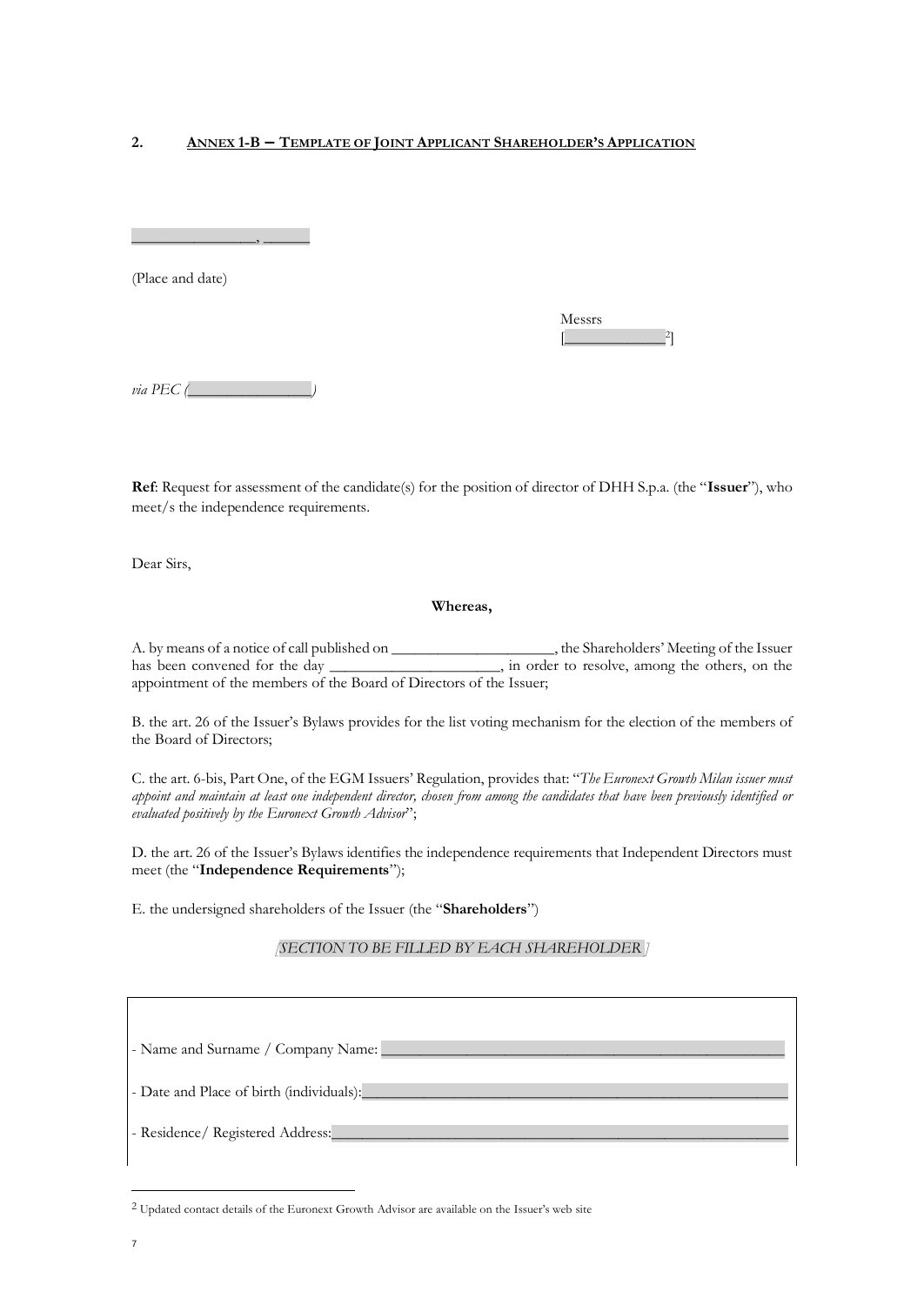- Fiscal Code / VAT Number and Company Register No.:

- owner of a stake of  $\%$  of the Issuer's share capital subscribed as at today's date,

jointly holding an equity investment equal to  $\frac{9}{2}$  of the Issuer's share capital subscribed as at today's date, intend to submit a list for the appointment of the members of the Issuer's Board of Directors, which shall include, inter alia, the following candidate(s) to be qualified as Independent Director(s):

### *[SECTION TO BE FILLED FOR ANY CANDIDATE]*

| - NAME AND SURNAME:        |
|----------------------------|
| - DATE AND PLACE FO BIRTH: |
| - FISCAL CODE:             |
| - RESIDENCE:               |

F. the Issuer adopted on a volunteer basis a procedure (the "**Procedure**") describing the steps that the Applicant Shareholders must follow to obtain the Prior Opinion by the Euronext Growth Advisor as per art. 6-bis, Part One of the EGM Issuer' Regulation (the "**Prior Opinion**").

#### **Now therefore, the Shareholders hereby**

1. having taken into account the Independence Requirements indicated in art. 26 of the Statute for Independent Directors;

2. having examined the self-declaration of the candidate/s;

3. carried out all the necessary and appropriate checks and analyses on the candidate/s;

#### **DECLARE**

that the candidate(s) for the office of director meets, in their opinion, the Independence Requirements and

#### **SUBMIT A REQUEST**

pursuant to art. 4 of the Procedure and for the purposes of art. 6-bis of the EGM Issuers' Regulation, your Prior Opinion, in your capacity as Euronext Growth Advisor of the Issuer, on the possession of the Independence Requirements by the above-mentioned candidate(s) for the office of Independent Director of the Issuer.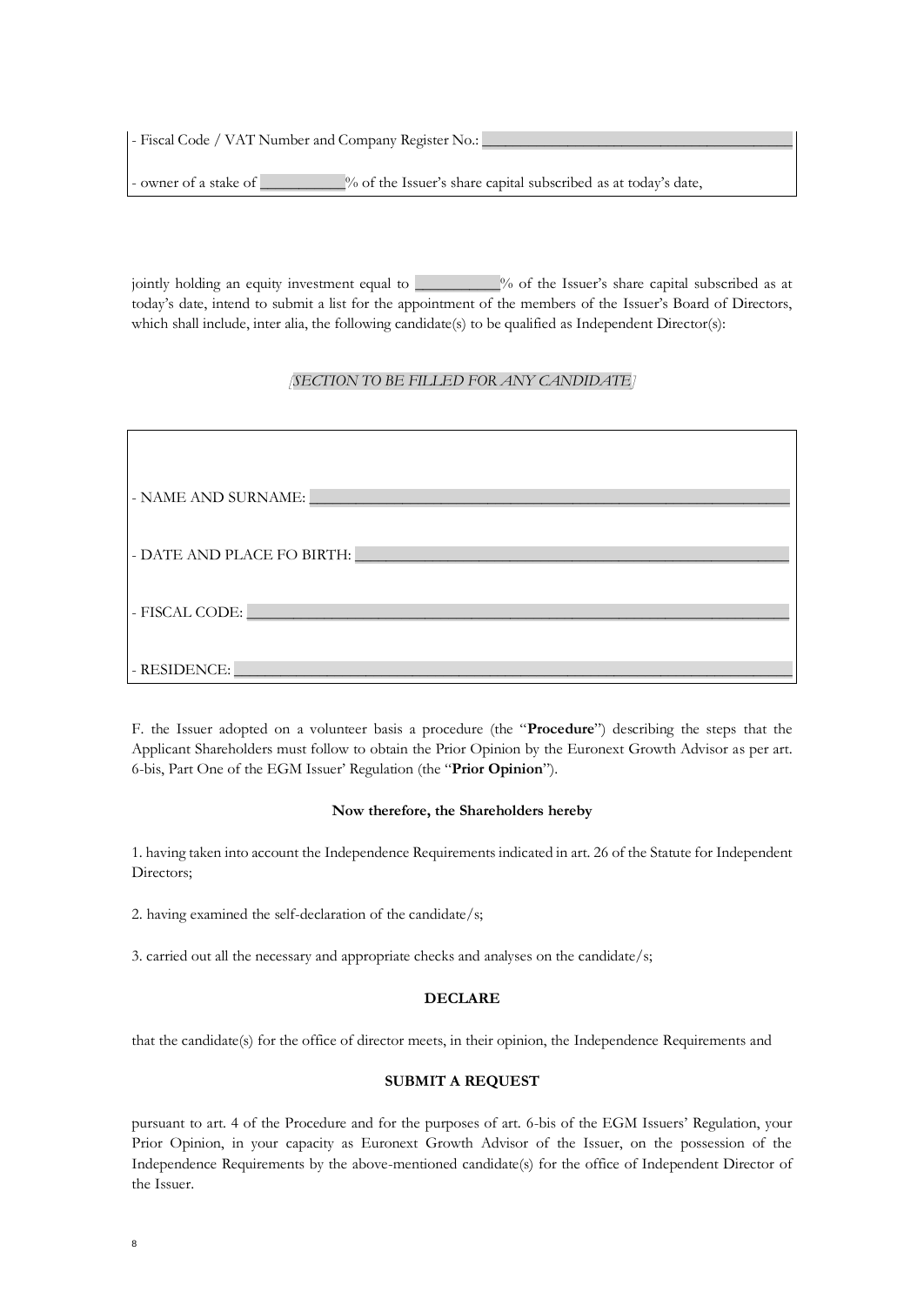Pursuant to paragraph 4.4 of the Procedure, the address where the Shareholders intends to receive communications from the Euronext Growth Advisor:

| PEC:                                       | <b>or</b> |
|--------------------------------------------|-----------|
| address (Registered Letter with receipt) _ |           |

Being understood that all the communication sent to the above address will be deemed as correctly done to all the Applicant Shareholders.

 $\overline{\phantom{a}}$  , and the contribution of the contribution of the contribution of the contribution of the contribution of the contribution of the contribution of the contribution of the contribution of the contribution of the

The Shareholders grant their consents to the processing of their personal data for the purposes related to this communication pursuant to the EU Regulation 2016/679 (GDPR).

Unless otherwise defined, capitalized terms used in this communication will have the meaning attributed to them in the Procedure.

#### **Attachments:**

- certification of the ownership of each Shareholder's stake which, when added together, amounts to a total stake equal to at least 5% of the Issuer's share capital subscribed to today; and

- self-declaration of the candidate/s regarding the possession of the Independence Requirements, including the information sheet indicating: (i) the companies and/or bodies in which the candidate/s is/was in the last three years a shareholder, employee, collaborator or member of the management or control bodies; (ii) the academic qualifications; and (iii) the employment/profession

Best Regards,

*Attachments as above listed*

\_\_\_\_\_\_\_\_\_\_\_\_\_\_\_\_\_\_\_\_\_\_\_\_\_\_\_\_\_

[SIGNATURE BY ALL THE APPLICANT SHAREHOLDERS]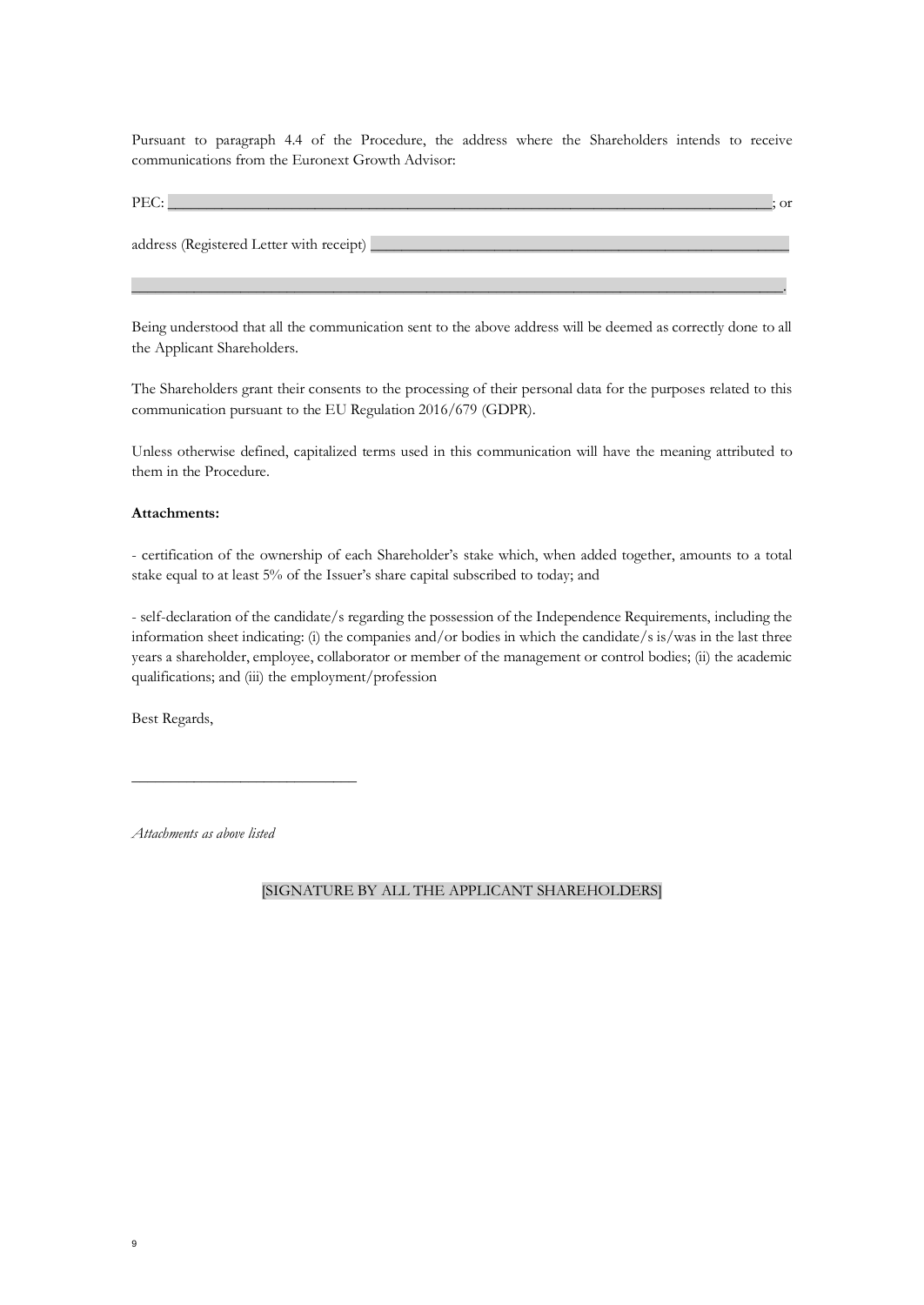### <span id="page-11-0"></span>**3. ANNEX 2 – Self-declaration**

Ref: Self-declaration for the attestation of the existence of the independence requirements required by the Bylaws of DHH S.p.A. (the "**Issuer**")

| born in                                                                                                                             | on                                                                                                                                      |  |
|-------------------------------------------------------------------------------------------------------------------------------------|-----------------------------------------------------------------------------------------------------------------------------------------|--|
|                                                                                                                                     |                                                                                                                                         |  |
|                                                                                                                                     |                                                                                                                                         |  |
|                                                                                                                                     |                                                                                                                                         |  |
| with regards to the proposal to be appointed as independent director during the Issuer's General Shareholders<br>Meeting called, at | <u> 1980 - Johann Barn, mars eta bainar eta bat erroman erroman erroman erroman erroman erroman erroman erroman e</u><br>$\lfloor$ , in |  |

n. The contract of the contract of the contract of the contract of the contract of the contract of the contract of the contract of the contract of the contract of the contract of the contract of the contract of the contrac

others, on the appointment of the members of the Issuer's Board of Directors

### **CERTIFIES**

that he/she complies with the independence requirements set out in art. 148, paragraph 3 of Legislative Decree no. 58 of 24 February 1998, as referred to in art. 147-ter, paragraph 4 of Legislative Decree no. 58 of 24 February 1998 and set out in the Issuer's Bylaws for the qualification as independent director. More specifically, he/she declares:

A. that she/he is not in the conditions set out in art. 2382 of the Italian Civil Code;

B. that she/he is not (i) spouse, relative or similar within the fourth degree of directors of the Issuer, and (ii) spouse, relative or similar within the fourth degree of directors of the Issuer's subsidiaries, of companies controlling the Issuer and of companies subject to common control with the Issuer;

C. not to be linked to the Issuer or to its subsidiaries or to the companies controlling it or to those subject to common control or to the Issuer's directors and to the persons under letter B) by a relationship of employment or self-employment or other financial or professional relationships that compromise their independence; and furthermore;

D. that, except for the above-mentioned aspects, in his/her opinion there are no circumstances that could compromise independence.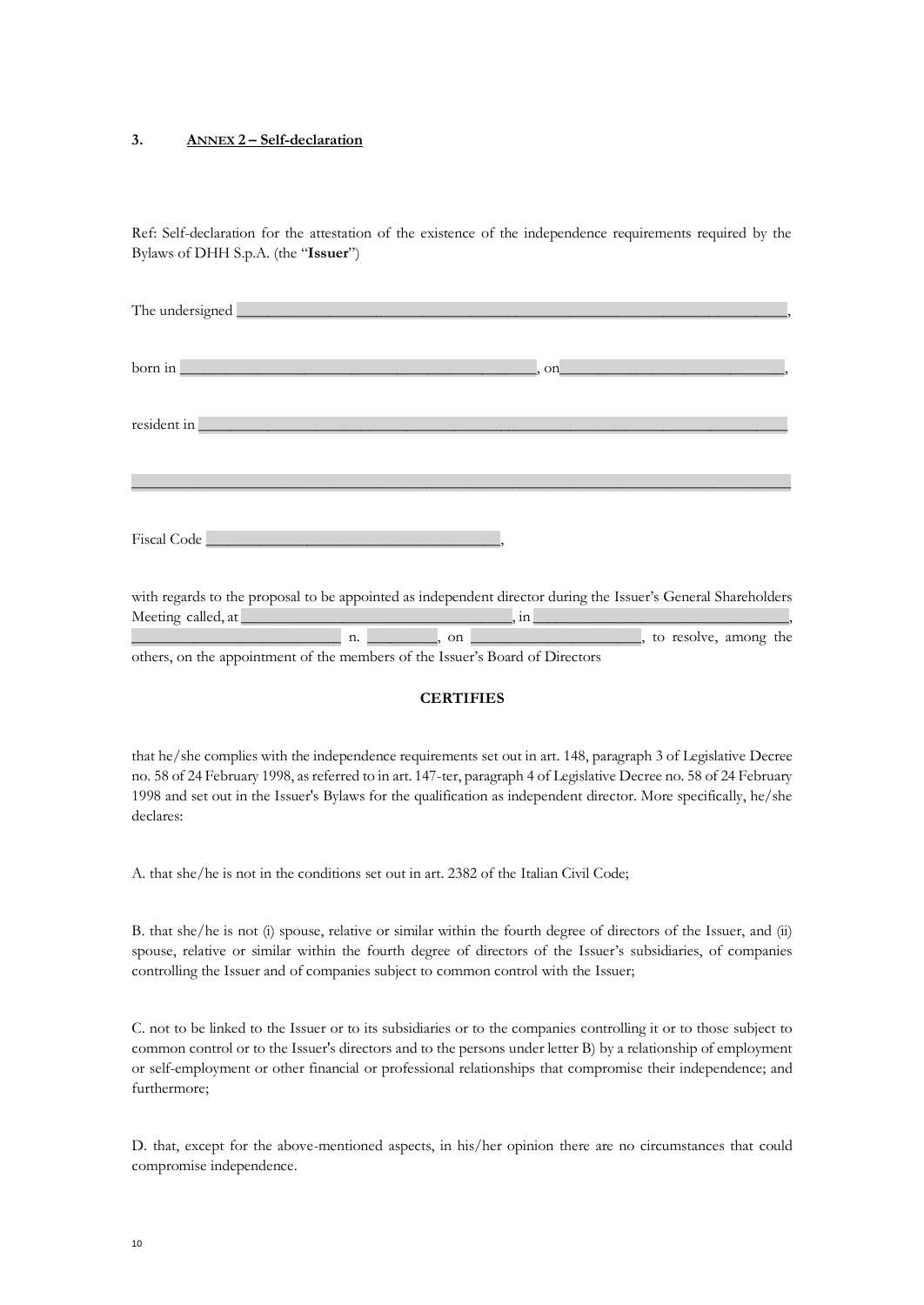The undersigned authorizes the processing of her/his personal data collected pursuant to Legislative Decree No. 196 of June 30, 2003 and Regulation (EU) 2016/679 (GDPR) for purposes related to the procedure for which this statement is made.

Please find attached an information sheet indicating:

\_\_\_\_\_\_\_\_\_\_\_\_\_\_\_\_\_\_\_\_\_\_\_\_\_\_\_\_\_\_\_\_\_\_

i) the companies and/or entities of which the undersigned is or has been in the last three years a partner, employee, collaborator or member of the administrative or control bodies; (ii) the academic qualifications; and (iii) the employment/profession, updated to the date of this declaration.

In faith

Name:

Place:

Date:

*Attachments ad above listed*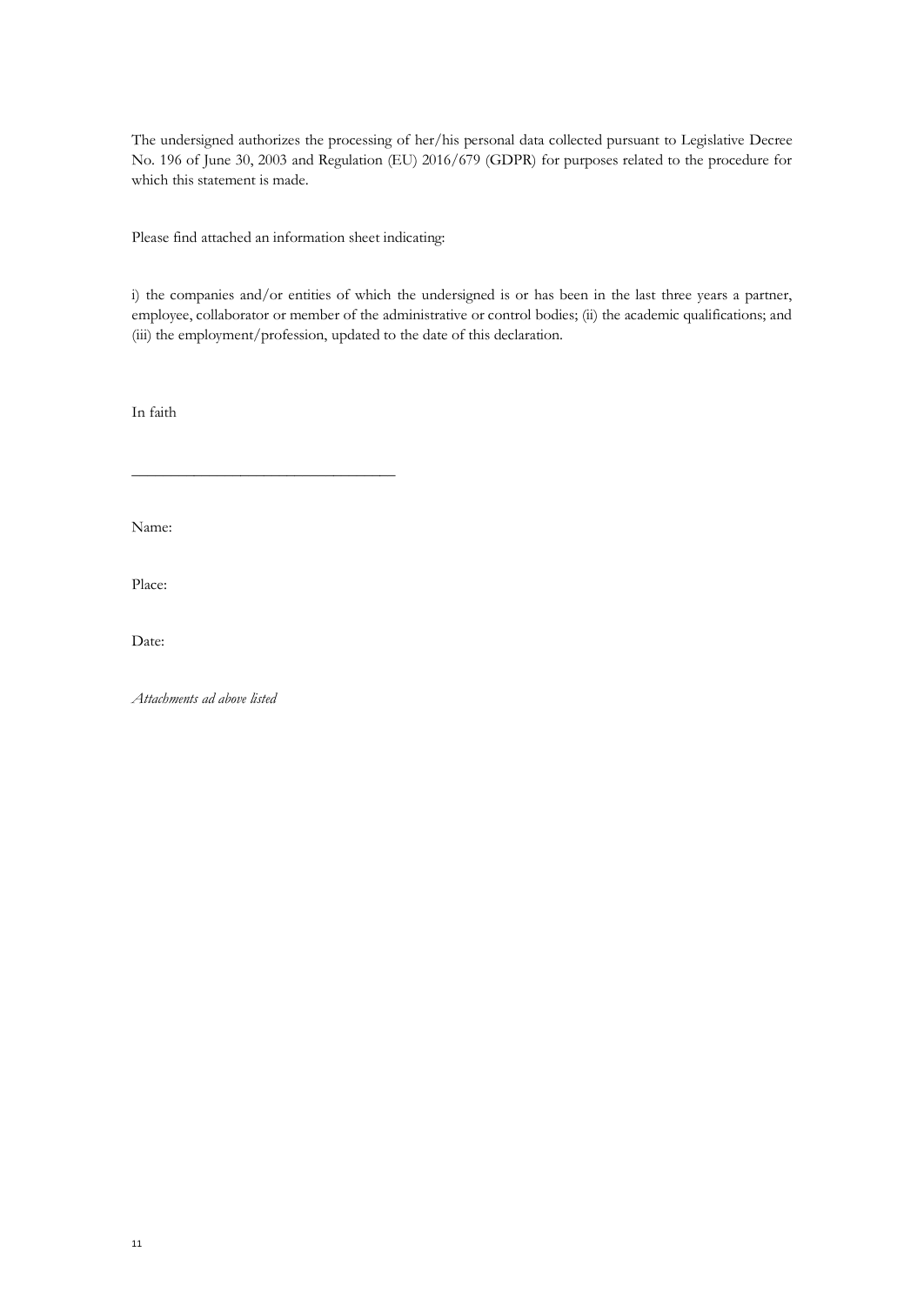# **ATTACHMENT TO THE SELF-DECLARATION**

## **INFORMATION SHEET**

LIST OF COMPANIES AND/OR BODIES OF WHICH THE UNDERSIGNED IS OR HAS BEEN A PARTNER, EMPLOYEE, COLLABORATOR OR MEMBER OF THE ADMINISTRATIVE OR CONTROL BODIES IN THE LAST THREE YEARS:

| <b>COMPANY</b> | SHAREOLDER/ROLE/OFFICE |
|----------------|------------------------|
|                |                        |
|                |                        |
|                |                        |
|                |                        |
|                |                        |
|                |                        |
|                |                        |
|                |                        |
|                |                        |
|                |                        |
|                |                        |
|                |                        |
|                |                        |
|                |                        |
|                |                        |
|                |                        |
|                |                        |
|                |                        |
|                |                        |
|                |                        |
|                |                        |
|                |                        |
|                |                        |
|                |                        |
|                |                        |
|                |                        |
|                |                        |
|                |                        |
|                |                        |
|                |                        |
|                |                        |
|                |                        |
|                |                        |
|                |                        |
|                |                        |
|                |                        |
|                |                        |
|                |                        |
|                |                        |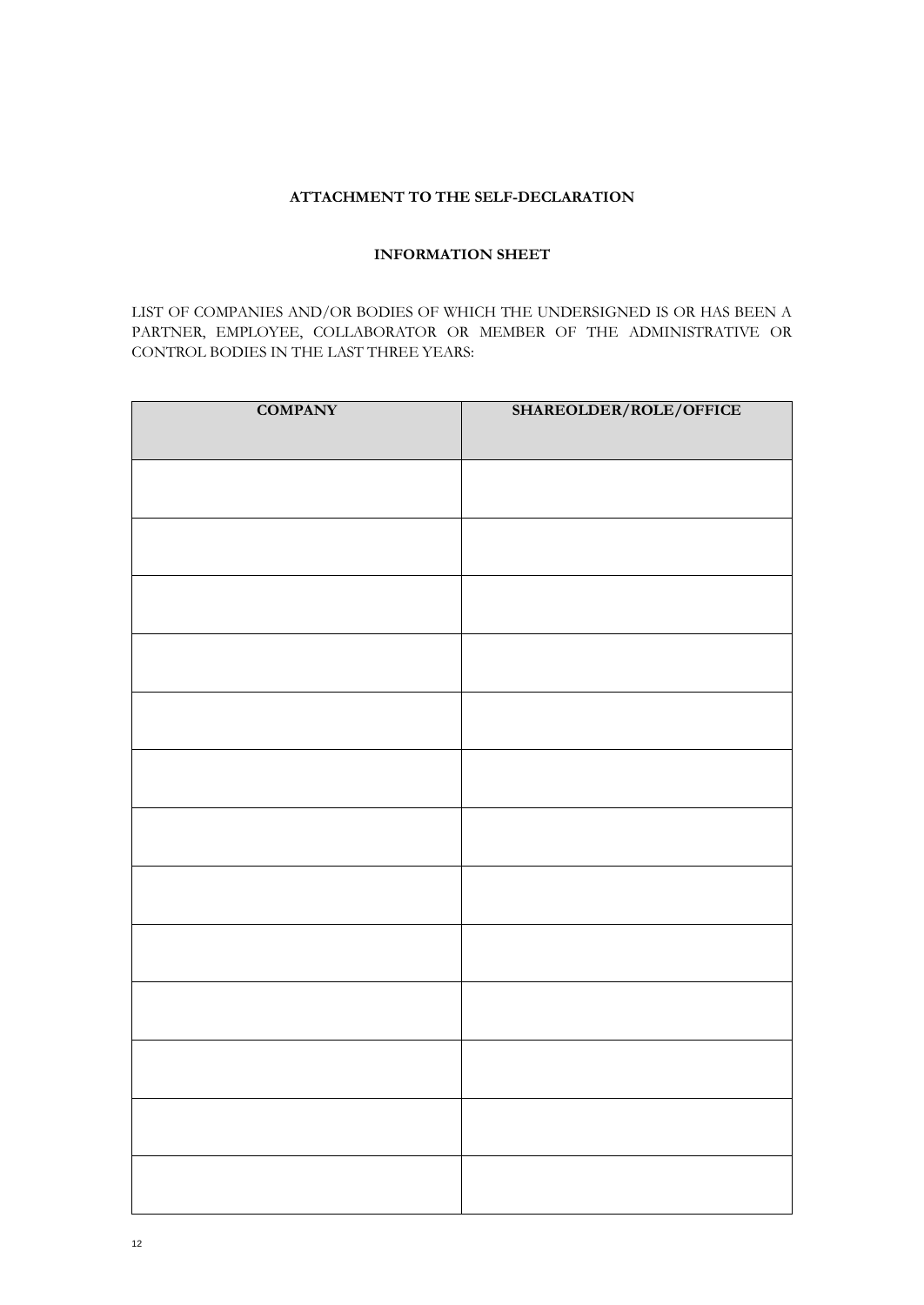| ACADEMIC QUALIFICATIONS |
|-------------------------|
|                         |
|                         |
|                         |
|                         |
|                         |
|                         |
| EMPLOYMENT/PROFESSION   |
|                         |
|                         |
|                         |
|                         |
|                         |
|                         |
|                         |
|                         |
|                         |
|                         |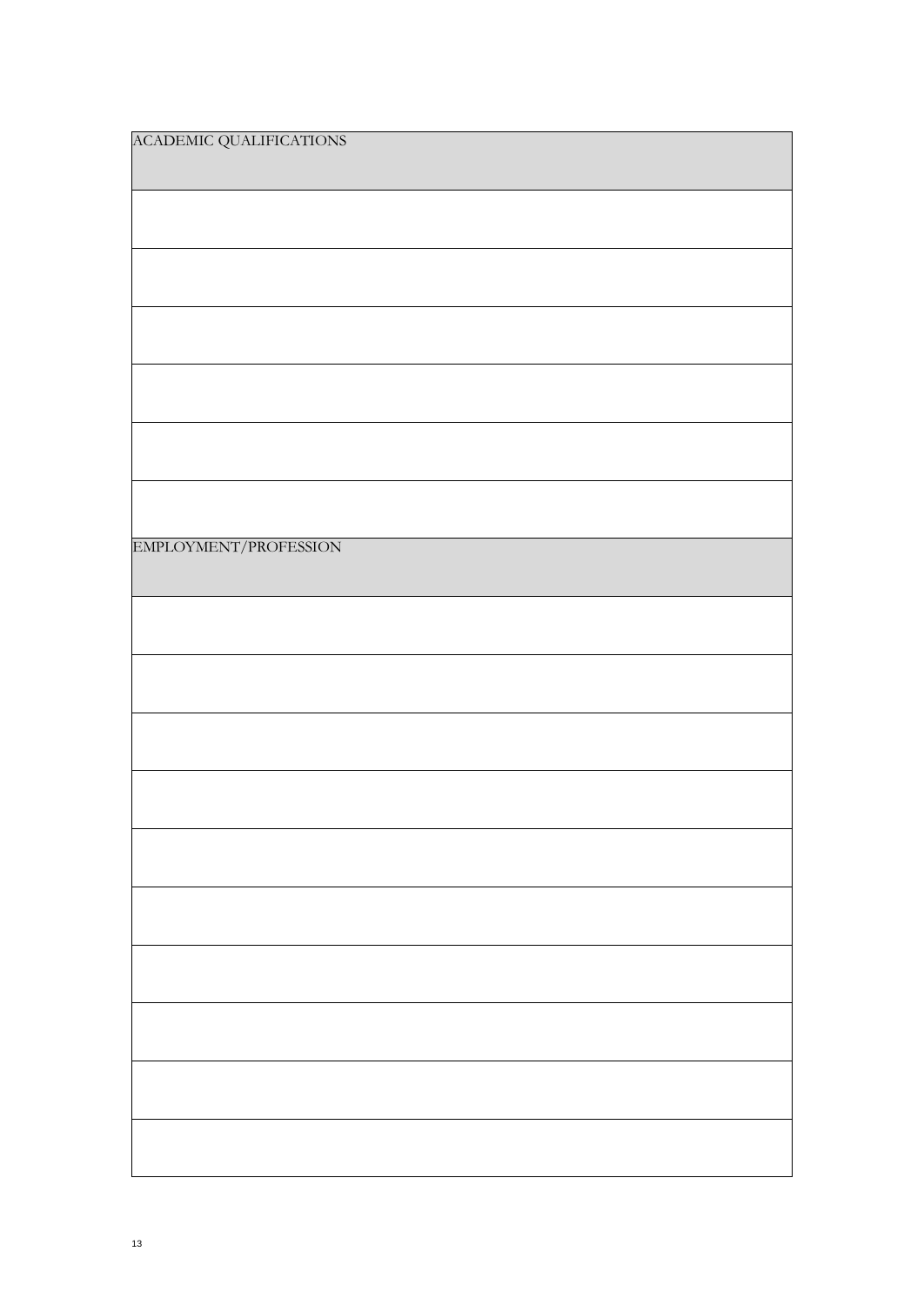## <span id="page-15-0"></span>**4. ANNEX 3**

### **Personal data processing policy**

The purpose of this policy is to describe the processing of your personal data that is provided in connection with and for the purposes of the Procedure for obtaining the Euronext Growth Advisor's Prior Opinion on the proposal for the appointment of an independent director of DHH S.p.A. (respectively, "**Procedure**" and "**DHH**"), of which this policy is an integral part.

The data controller is DHH, with registered office at Via Caldera 21, Milan (MI).

## **Nature of the personal data**

The personal data communicated by you as Shareholder, by filling the Annex 1 (A or B) to the Procedure, or as candidate as Independent Director by filling the Annex 2.

## **Purposes, methods and duration of processing**

Your personal data will be processed solely for the purposes of the Procedure. DHH guarantees the confidentiality of the data, ensuring that it will adopt the necessary protection and security measures to prevent the risk of accidental or unlawful destruction, loss, modification or disclosure or of unauthorised access to and/or use of the data. DHH also guarantees that it will comply with the principles of lawfulness, fairness, transparency, restriction, minimisation, updating, correction and integrity envisaged under applicable legislation.

The personal data will be retained only for the time necessary for the purposes for which it was collected.

## **Provision of data and legal basis of processing**

Your data must be provided in order to fulfil the legal obligations associated with the Procedure, as specified therein.

Your personal data will be disclosed to the third parties indicated in the Procedure solely for the purposes stated therein. Specifically, your data could be disclosed to DHH's EGM Advisor, Borsa Italiana S.p.A., and to the competent market supervisory authorities

Additionally, as some of the personal data provided must be released to the public under Italian and European laws and regulations, DHH will release the data to the public in accordance with the related laws and regulations.

Occasionally your personal data could be transferred abroad the European Economic Area ("EEA") countries due to the use of services provided by providers placed there (i.e. video-conferencing system), nevertheless, DHH assure that any transfer will be done pursuant to the guarantees provided by the art. 46-49 of the GDPR by using proper safeguards such as the standard contractual clauses approved by the Eu Commission.

## **Rights of data subjects**

As the data subject, you can exercise the following rights concerning the personal data your provide: the right to access to the data and information regarding the data; the right to request that the data be corrected/rectified if it is incomplete or inaccurate; the right to withdraw your consent (where possible); the right to portability of the data in a structured format (where possible); the right to have the data erased (where possible); and the right to lodge a complaint with the supervisory authority.

### **Refusal to provide data**

Refusal to provide the personal data requested will make it impossible to implement the Procedure, with all related consequences under applicable laws, including penalties.